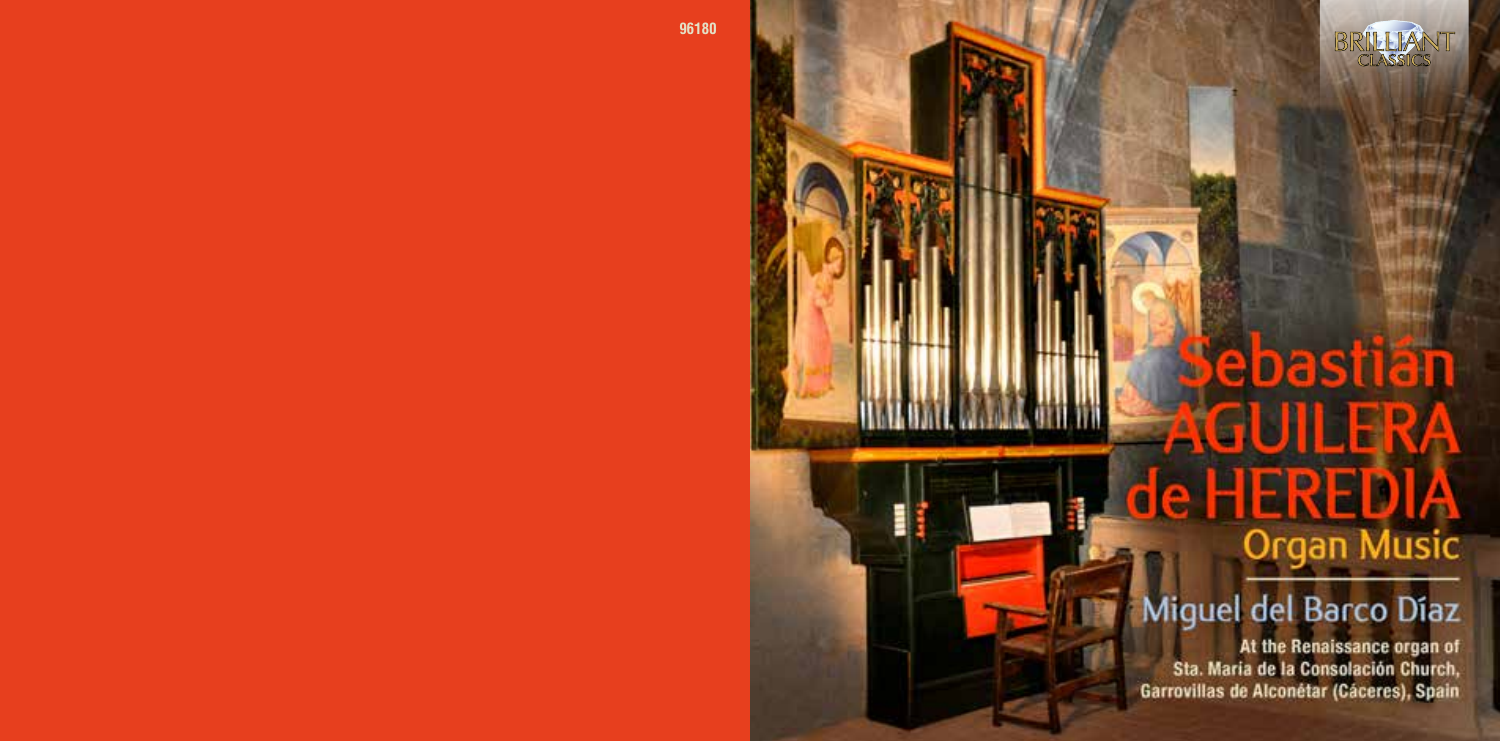## **Sebastián Aguilera de Heredia and his work**

Despite little of his work being known today, with 18 compositions for organ and his book of 'Magnificats' of 1618, Sebastián Aguilera de Heredia (Zaragoza, 1561–Zaragoza, 1627) has gone down in the history of Spanish music as one of the great figures of the transition from the Renaissance to the Baroque, comparable to his contemporary, the Dutch composer Jan Pieterszoon Sweelinck (1562–1621). His style reflects the polyphonic tradition of the Spanish Renaissance along with the elements of an incipient Baroque. His work bridges that of Antonio de Cabezón (1510–1566) and Francisco Correa de Araujo (1584–1654), the most important exponents of the organ in Spain in the Renaissance and the Baroque, respectively.

Unlike Italian composers – in particular Girolamo Frescobaldi (1583–1643), whose music represents a substantial change from and an almost total break with the aesthetics of the Renaissance and who became the role model for composers in Central and Northern Europe – the Spanish organists' transition to the new style was gradual. They maintained a strong link with the Renaissance tradition based on four-voice vocal polyphony and counterpoint as the foundation for compositions. However, Baroque elements can be observed in Spanish works such as the *tientos 'de bajo'* (in the bass) or *de tiple'* (in the alto), also known as *tientos 'de mano izquierda'* (in the left hand) or *'de mano derecha*' (in the right hand), in which there is a solo voice accompanied by other voices that serve as something akin to basso continuo. This solo voice is typically lively, employing numerous glosses or ornaments of small notes infilling the larger intervals, what in Italy was known as *passaggio* or *diminuire*, and these are present in Aguilera's *tientos* and *discursos*. Likewise, the so-called *tientos 'de falsas'*  (on dissonances), reveal yet another element of the Baroque, considered the era of the liberation of dissonance.

Among his compositions, we find the *ensalada* (salad), a term that in the 15th century referred to polyphonic vocal works blending various musical styles, different languages, textures, etc., unified by a common thread, usually from a lesson in Christian morals. Its main exponent was Mateo Flecha 'el Viejo' (the Elder) (1481–1553). Aguilera's *Ensalada* in a way recalls these ancient pieces with its alternating contrapuntal, homophonic sections, etc., its allusion to contrasting lively and calmer rhythms, as well as its constant rhythmic underpinning of hemiola, so rooted in Spanish musical tradition, though for the same reasons the *Ensalada* also brings to mind the coeval Italian *canzoni*.

Sebastián Aguilera de Heredia – who died a year after the publication of another key work of Spanish instrumental (specifically keyboard) music, Francisco Correa de Araujo's *Facultad orgánica* – is a composer whose work makes deliberate strides away from the academic and erudite, unlike Correa, whose publication is in fact a practical keyboard and composition method. Aguilera adopts a style uniting the counterpoint, elegance and seriousness of vocal polyphony, a genre in which he was an accomplished master, with music more aligned with popular tastes and with dance, achieving an absolutely astounding result, with works full of life, capable of conveying passions and affects yet clearer and more comprehensible to the ears and tastes of all audiences, regardless of their musical education.

Little is known about the musical beginnings of young Sebastián, though he likely studied with Zaragoza's organists and capellmeisters, in particular those working in the Catedral del Salvador (Cathedral of the Saviour), also known as *La Seo*. In his book *Music in Zaragoza in the 16th and 17th Centuries*, the Spanish musicologist Pedro Calahorra draws attention to the emergence in Zaragoza of two indisputable greats of the music of that period, Sebastián Aguilera de Heredia and the great polyphonist Pedro Ruimonte (1565–1627), possibly directly attributable to the fact that Melchor Robledo (*c*.1510–1586) was capellmeister, first in the Basílica del Pilar and then in the *Seo*. Robledo, considered the founder of the Aragonese school of polyphony, was one of the most prestigious composers of his time, belonging even to the Sistine Chapel choir in Rome. It seems more than likely that Aguilera and Ruimonte were his students.

Aguilera's training as an organist, on the other hand, was most likely provided by Juan Oriz, who preceded Aguilera in the post of organist at the *Seo*. Aguilera was ordained as a priest in 1584, and the year after he won the post of principal organist at the Cathedral of Huesca (Aragon), earning high praise and a salary increase for the exemplary performance of his duties.

He returned to Zaragoza in 1603 as the *Seo*'s principal organist. In 1605 he requested the main organ, which was in bad condition, be repaired. In so doing Heredia insisted on the need to install half stops, already introduced in Spain by Flemish organ builders such as the Brevos family. These were what allowed him to perform and compose his half-stop *tientos* like the *'de bajo' tientos* that have come down to us today. Half stops allow organists to assign two different stops to the same manual, above and below a division at the central C-sharp.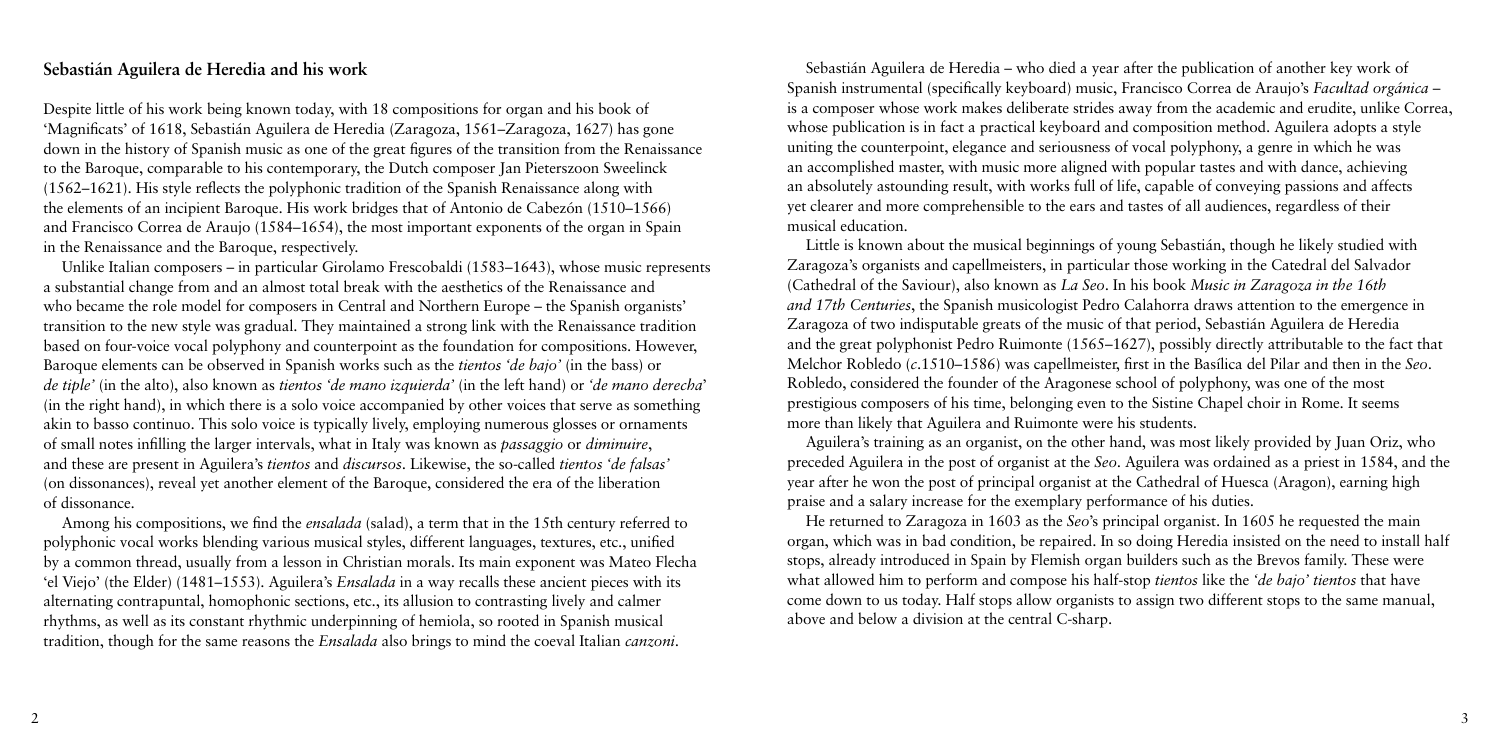Aguilera would remain in his position at the *Seo* until his death in 1627, dedicated not only to playing and composing works for organ and voices but also to the teaching of young musicians. One of his disciples was Jusepe Ximénez (1600–1672), who served as second organist and later principal organist and who in turn went on to teach his nephew, Andrés de Sola (1634–1696). The latter would teach a young Sebastián Durón (1660–1716), considered the best composer of Spanish Baroque sacred music, and thus also the culmination of a stylistic lineage originating in Sebastián Aguilera de Heredia.

 *Miguel del Barco Díaz, Cáceres, Spain, 2020*

# **Bibliography**

Appel, W. (1962): Die spanische Orgelmusik vor Cabanilles. *Anuario Musical, XVII*, pp. 15–29. Calahorra Martínez, P. (1977–1978): *La música en Zaragoza en los siglos XVI y XVII.* Zaragoza.

Ed. Institución Fernando el Católico.

Asociación Cultural Alconétar: El Órgano Renacentista de Garrovillas de Alconétar. Accessed at: organodegarrovillas.es/el-organo-renacentista-de-garrovillas-de-alconetar/

Burkhoder, J.P., Grout, D.J., Palisca, C.V. (2019): *Historia de la Música Occidental.* Madrid. Ed. Alianza.

López-Calo, J. (2004): *Historia de la Música Española. 3: el siglo XVII.* Madrid. Ed. Alianza.

Capdepón Verdú, P.: Sebastián Aguilera de Heredia. *Real Academia de Historia.*  Accessed at: dbe.rah.es/biografias/27881/sebastian-aguilera-de-heredia

Molano Caballero, S., Martín Nieto, D. y Serradilla Martín, C.: *Órganos, organeros y organistas en Garrovillas de Alconétar*. Garrovillas de Alconétar: Ed. Ayuntamiento de Garrovillas de Alconétar.

Rubio, S. (2004): *Historia de la Música Española. 2: Desde el 'Ars Nova' hasta 1600*. Madrid. Ed. Alianza.

#### **The Renaissance organ of the Iglesia de Santa María de la Consolación, Garrovillas de Alconétar (Cáceres, Spain)**

This is the only known organ in Spain today that dates from the time of Aguilera de Heredia. Although smaller than those of the great cathedrals, it allows us to approach what might have been the original sonority of his music. It is not possible to give a date of its manufacture, but it was certainly prior to 1578, according to existing documents. In 1677, the Spanish organ builder Juan Amador 'el joven' (the younger) undertook a thoroughgoing restoration adding, in all probability, the half stops.

## **Stop list**

| Left Hand      | <b>Right Hand</b>             |
|----------------|-------------------------------|
| Octava general | Octava General                |
| Tapadillo      | Tapadillo                     |
| Quincena       | Quincena                      |
| Lleno          | Lleno                         |
| Decisetena     | Decisetena                    |
|                | Flautado de 13 (whole manual) |

1 manual of 42 keys (C–a") with a short octave.